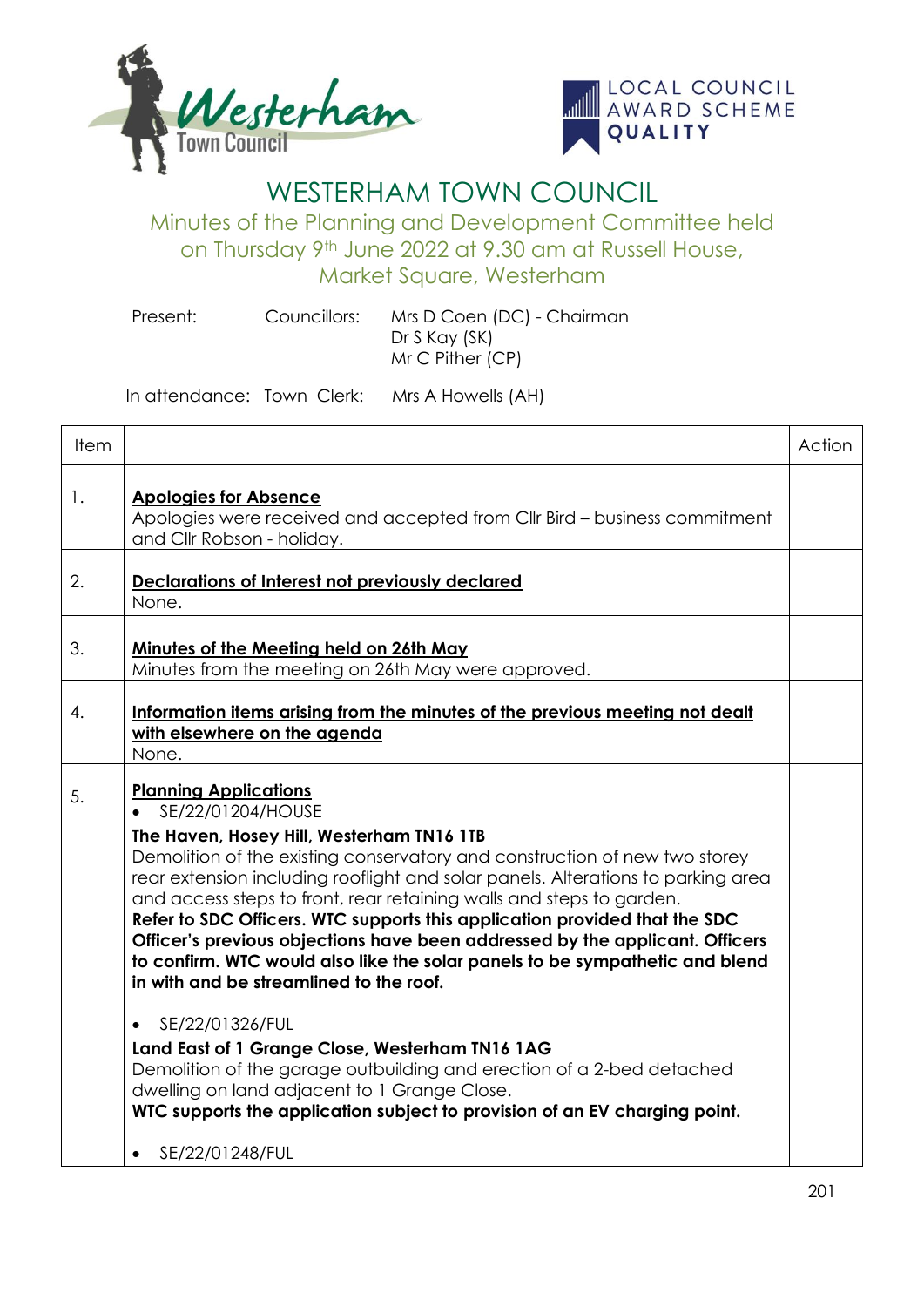|     | Land Adjacent to 74 Madan Road, Westerham TN16 1DX                            |    |
|-----|-------------------------------------------------------------------------------|----|
|     | Erection of detached three-bedroom two storey dwelling with car parking       |    |
|     | and associated works and new access. Upgrading works to adjacent stream.      |    |
|     | Application not yet validated - for the next meeting.                         |    |
|     |                                                                               |    |
| 6.  | <b>Planning Decisions</b>                                                     |    |
|     | SE/22/00816/LDCPR                                                             |    |
|     | Chartwell Farm, Mapleton Road, Westerham TN16 1PS                             |    |
|     | Extension to residential property.                                            |    |
|     | <b>Refused</b>                                                                |    |
|     |                                                                               |    |
|     | SE/22/01049/HOUSE                                                             |    |
|     | 12 Madan Road, Westerham TN16                                                 |    |
|     | Removal of chimney, construction of two dormer windows to front side          |    |
|     | elevation.                                                                    |    |
|     | Granted                                                                       |    |
|     |                                                                               |    |
|     | SE/22/01075/HOUSE                                                             |    |
|     |                                                                               |    |
|     | Cobb Cottage, Hosey Common Road, Westerham TN16                               |    |
|     | First floor side extension.                                                   |    |
|     | Refused                                                                       |    |
|     |                                                                               |    |
| 7.  | <b>Consultations</b>                                                          |    |
|     | 7.1 SDC Car Parking consultation – Cllr Coen to finalise the WTC response     |    |
|     | and to circulate to all Cllrs for final comments this evening. Response to be |    |
|     | sent prior to the deadline of 12 noon tomorrow.                               | DC |
|     | 7.2 Gatwick Airport – additional focused consultation on its Northern runway  |    |
|     | plans - 27 <sup>th</sup> July - Cllr Robson to respond.                       | NR |
|     |                                                                               |    |
| 8.  | <b>Planning Issues</b>                                                        |    |
|     | 8.1 SDC Local Plan - No further update.                                       |    |
|     | 8.2 Tandridge District Council Draft Local Plan - No further update.          |    |
|     | 8.3 Covers Farm - No further update.                                          |    |
|     |                                                                               |    |
| 9.  | <b>ECO Policy</b>                                                             |    |
|     | No further update.                                                            |    |
|     |                                                                               |    |
| 10. | <b>Reports from Councillors</b>                                               |    |
|     | Cllr Pither reported that the Biggin Hill sign on the Croydon Road needed     |    |
|     | replacing - the Clerk to report to KCC.                                       |    |
|     | Cllr Pither to send further information regarding fly tipping in London Road. |    |
|     | CIIr Coen thanked SDC Customer Solutions for sorting out a refuse issue in    |    |
|     | Crockham Hill.                                                                |    |
|     |                                                                               |    |
| 11. | Correspondence                                                                |    |
|     | 12.1 SDC Enforcement - An update was given.                                   |    |
|     | 12.2 Advertising application for Westerham Rocks - following discussion the   |    |
|     | application was approved subject to the event making a charity donation.      | AH |
|     |                                                                               |    |
|     | 12.3 Street naming - An enquiry had been made about the new signs for         |    |